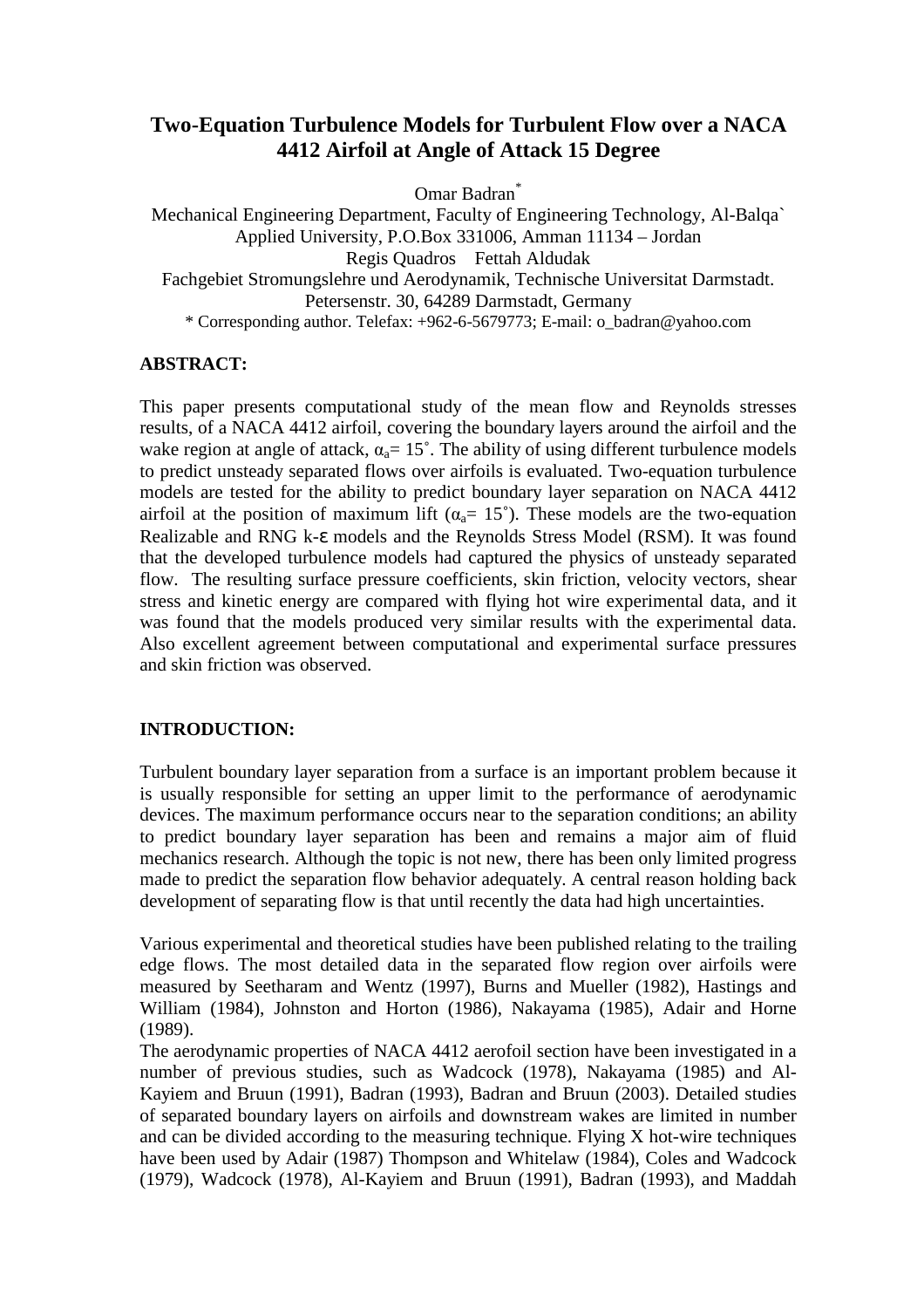and Bruun (2002). Laser velocimetry was applied by Simpson et al. (1981), Viswanath and Brown (1983) and Nakayama (1985).

Simpson et al. (1981) used the LDA system for measurements of a separating twodimensional incompressible boundary layer with an aerofoil-type pressure distribution. They found that the separated flow field behaves like a free shear mixing layer with the accompanying large-scale intermittent region, and symmetric mean velocity. Devenport and Simpson (1989) used the time-mean flow and time-averaged features of a wingbody junction flow formed around a cylindrical wing with an elliptical nose and NASA 0020 tail.

Flow visualization study has been performed by many workers, Al-Kayiem and Bruun (1991), and Badran 1993. Results from these studies indicated that visual techniques can be used to increase the understanding of separated flow phenomenon by visualizing the free shear layer region and the reattachment location of the separated flows.

The theoretical studies performed by some researchers to study the separated flow zones. Rodi (1986, 1991) used the two layer model through the combination of the k-ε model with a one-equation model near the wall. Wilcox (1993) did a comparison of the two-equation turbulence models for boundary layers with pressure gradients. While Menter (1992, 1994) investigated the performance of popular turbulence models for attached and separated adverse pressure gradient flows. All authors found that their models responded well with pressure gradients effect, and the boundary layer behavior was detected accurately. Rumsey and Gatski 2001 investigated the use of a oneequation linear turbulence model and a two-equation nonlinear explicit algebraic stress model (EASM) to the flow over a multielement airfoil. The effect of the  $K-\varepsilon$  and  $K-\omega$ forms of the two-equation model were explored, and the  $K-\varepsilon$  form is shown to be deficient in the wall-bounded regions of adverse pressure gradient flows. A new *K*–<sup>ω</sup> form of EASM was introduced as well. They showed that nonlinear terms present in EASM improved the predictions of turbulent shear stress behind the trailing edge of the main element and near the midflap.

The present research describes the application of different turbulence models for flow around NACA 4412 aerofoil at angle of attack 15 degree. It is designed to investigate the change in the structure of the flow as a function of using different turbulence models, to investigate the performance of these turbulence models and to compare them with the available accurate experimental data. An improved understanding of the physical characteristics of separation on the aerofoil sections and in the region of the trailing edge is of direct value for the improvement of high life wings for aircraft. The configuration were planned with the knowledge that a small intermittent separated region will be formed at angle of attack  $\alpha_a = 15^{\circ}$ , that corresponds to the position of maximum lift of a NACA 4412 aerofoil section.

## **Turbulence models**

The inlet boundary velocity  $U_{\infty}$ , was set to 18.4 m/sec for all turbulence models for direct comparison with the flying hot-wire measurements. The corresponding Reynolds number is  $0.36 \times 10^6$  based on the chord *c* of the airfoil (250 mm). A computational grid of  $150 \times 150$  was fixed for all models.

Three different turbulence models were used, two equation models such as Realizable and RNG k-εReynolds and Reynolds Stress Model (RSM). These models selected because they are most widely used in aerodynamic industry, and they have well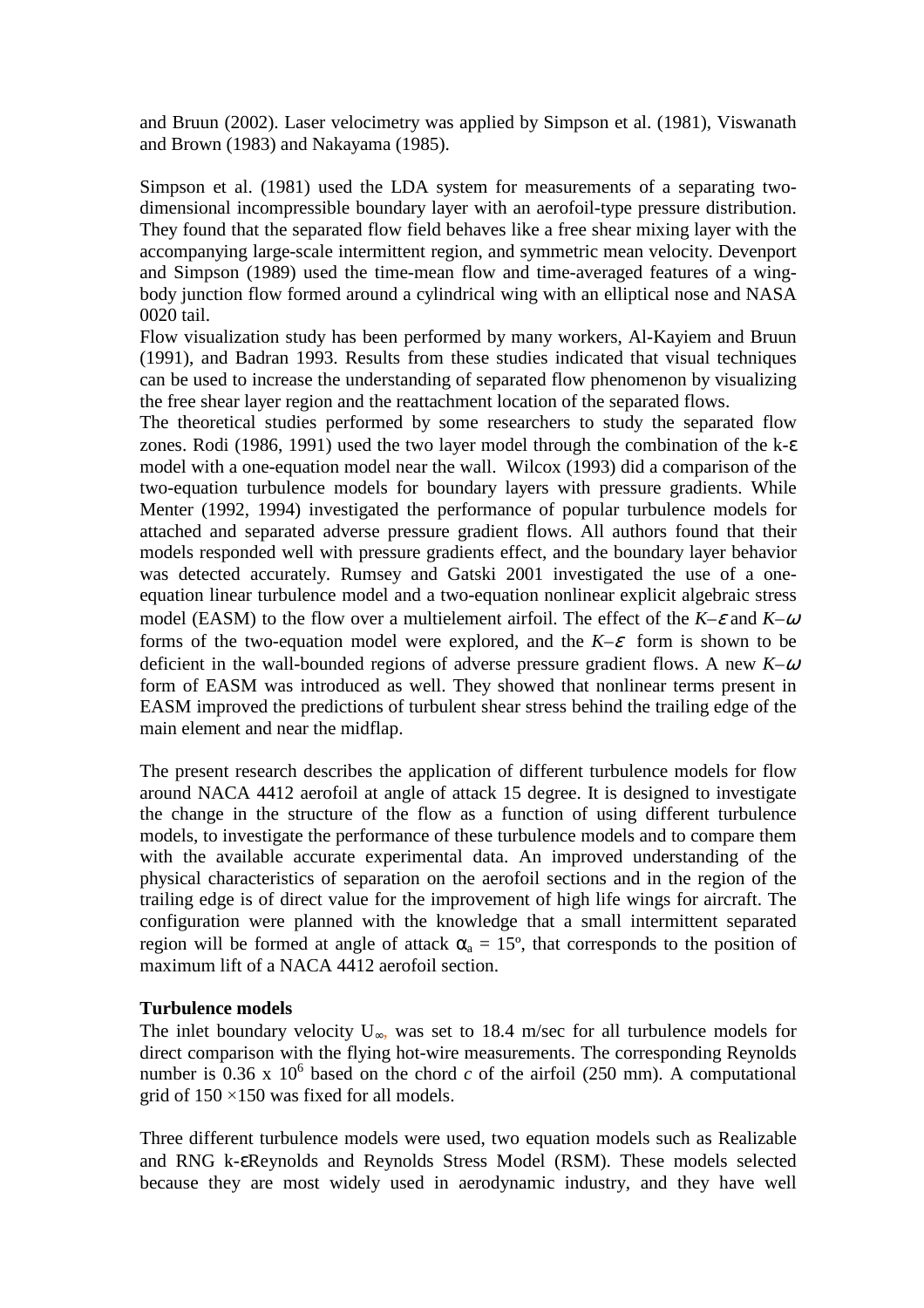documented strength. Also these models proved to have a superior performance for flows involving strong streamline curvature. All computations have been performed on the same grid to ensure that the presented solution for each model will be compared with each other. Flow conditions around the airfoil were built up by finite element analysis using FLUENT 5 software by Fluent Inc.

### **Results and Discussion:**

Turbulent separation has been the concern of many experimental and theoretical studies. To provide physical explanation of the flow, the flow behavior is required in the regions of the turbulent separation region and in the wake for the seek of predicting the performance of airfoil.

In the present research, the near the wall effect is not considered in this study, because the flying hot wire anemometry couldn't reach less than 5 mm from the airfoil upper surface. So that the concentration is for overall flow behavior and especially in the separated flow region and the associated wake. The test flows cover a significant range of flow situations typically encountered in aerodynamic computations and are believed to allow some conclusions about model's ability to perform in engineering applications. The only way to establish the validity of computational results is to carefully test the resulting models against a number of challenging and well-documented experimental data. The results of the computations will be compared with each other and against the experimental data reported by Badran 1993, and Badran and Bruun 2003. Badran and Bruun 2003 found that at  $\alpha_a = 15^\circ$  an intermittent turbulent separation is observed to occur at the trailing edge on the upper surface.

Figure1 shows the wall pressure distribution (Cp) for NACA 4412, as computed by the different models and compared with the experimental results. The RSM model gives superior results to the other models due to its ability to account for the transport of the principal turbulent shear stress. As expected, the Realizable and RNG k-ε model are being close to each other in the middle of the curve on upper surface.

In general, the pressure on the surface of an aerofoil is not uniform. From Figure 1 for  $\alpha_a = 15^{\circ}$  it is seen that at this angle the reduction in the pressure on the upper surface (suction side), in particular near the leading edge, is the primary cause of the lift created. From  $x/c \approx 0.4$  to the trailing edge the value of  $C_p$  varies only slowly. As shown from the flying hot-wire results (Badran 1993), in the rear position of the aerofoil between  $x/c = 0.7$  to 1 there exists an intermittent low separation near the trailing edge region. The magnitudes of  $C_p$  in this region are about -0.7.

From the foregoing, the following conclusions may be drawn:

(i) At  $\alpha_a = 15^{\circ}$  the lift is principally caused by the pressure reduction on the front part of the upper surface and to a smaller extent by a pressure increase on the lower surface.

(ii) The pressure coefficient  $(C_p)$  distribution over the aerofoil were similar in all turbulence models and the experimental data showing the successful prediction of these models to the pressures around the airfoil and specially in the separated flow on the upper surface.

(iii) The angle of attack  $\alpha_a = 15^\circ$  corresponds to the position of maximum lift a NACA 4412 aerofoil section.

Figure 2, depicting the wall shear-stress distribution for different turbulence models and the experimental results, shows that the RSM model predicts the largest amount of separation, whereas the other two models predicted smaller regions. Thence, the Realizable and RNG k-ε models produce very similar results.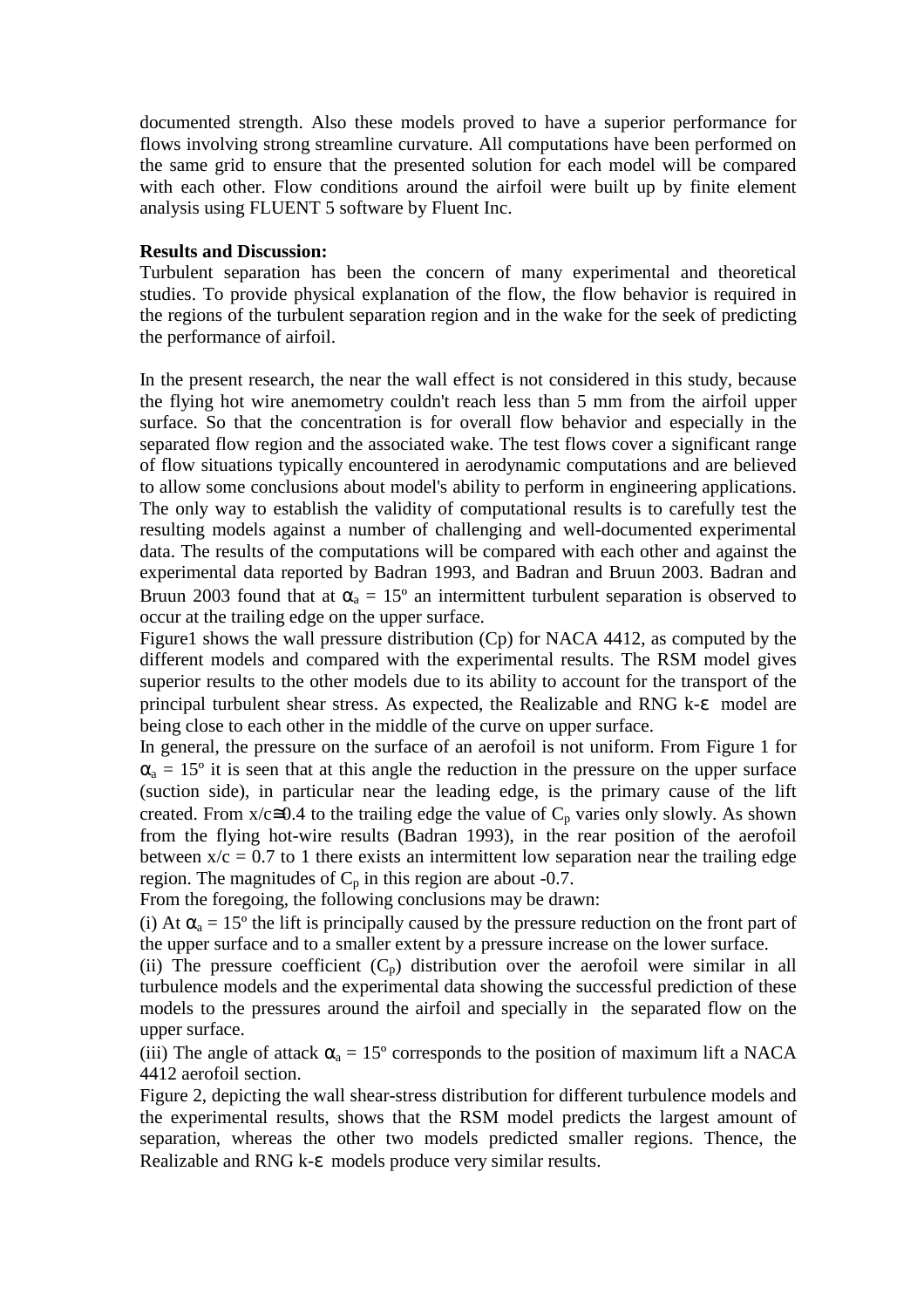The differences between the models can also be seen in term of velocity vectors, as shown in Figures 3a to c The RSM model clearly produces the best agreement with the experiments. The larger separation predicated by this model is reflected in the similarity of the  $c_p$  distribution as was observed in Fig.1.

The small differences between the solutions of different two equation models, allowed us to extract the final conclusion about the abilities of the models to predict adverse pressure gradient flows. It appears that the flow over NACA 4412 does pose a sufficiently strong challenge to the models to assess their potentials for these types of configurations. The authors have reached to a conclusion that there is an important need to test these models under different conditions ( $\alpha_a = 20^{\circ} \alpha_a = 22.5^{\circ}$ ) with stronger adverse pressure gradients and larger separation, while in the present angle of attack the pressure gradient is not strong enough to cause larger separation region.

## **Conclusion:**

One of the most important aspects of a turbulence model for aerodynamic applications is its ability to accurately predict adverse pressure gradient boundary-layer flows. It is especially important that a model be able to predict the location of flow separation and the wake behavior associated with it.

This study found that the turbulence models had captured the physics of unsteady separated flow. The resulting surface pressure coefficients, skin friction, velocity vectors, and Reynolds stresses are compared with flying hot wire experimental data, and the models produce very similar results. Also excellent agreements between computational and experimental surface pressures and skin friction were observed.

## **References**

Badran O.O. 1993. A flying hot-wire study of separated flows. Ph.D thesis. University of Bradford, UK.

Rumsey, C. L., Gatski, T. B. 2001. Recent turbulence model advances applied to multielement airfoil computations. Journal of aircraft, vol. 38, no. 5.

O.O.Badran. O.O. and Bruun, H.H. 2003. Turbulent flow over a NACA 4412 airfoil at angle of attack 15 degree. Proceedings of FEDSM'03, 4<sup>th</sup> ASME JSME Joint Fluids Engineering Conference, Honolulu, Hawaii, USA, July 6-11, 2003.

Adair D.1987. Characteristics of a trailing flap flow with small separation. *Experiments in Fluids* 5, 114-128.

Adair D. and Horne W.C. 1989. Turbulent separated flow over and downstream of a two-element airfoil. *Experiments in Fluids* 7, 531-541.

Al-Kayiem H.H and Bruun H.H. 1991. Evaluation of a flying x hot-wire probe system. *Meas. Sci. Technol.* 2, 374-380.

Coles D. and Wadcock A. (1979). Flying-hot-wire study of flow past an NACA 4412 airfoil at maximum lift. *AIAA* 17:4, 321-329.

Nakayama A. 1985. Characteristics of the flow around conventional and supercritical airfoils. *J. Fluid Mech* 160, 155-179.

Seetharam H.C. and Wentz W.H. 1977. Experimental investigation of subsonic turbulent separated boundary layers on an airfoil. *J. Aircraft* 14:1, 51-55.

Simpson R.L, Chew Y.T. and Shivaprasad B.G. (1981). The structure of a separating turbulent boundary layer. Part 1: Mean flow and Reynolds stresses. *J. Fluid Mech* 113, 23-53.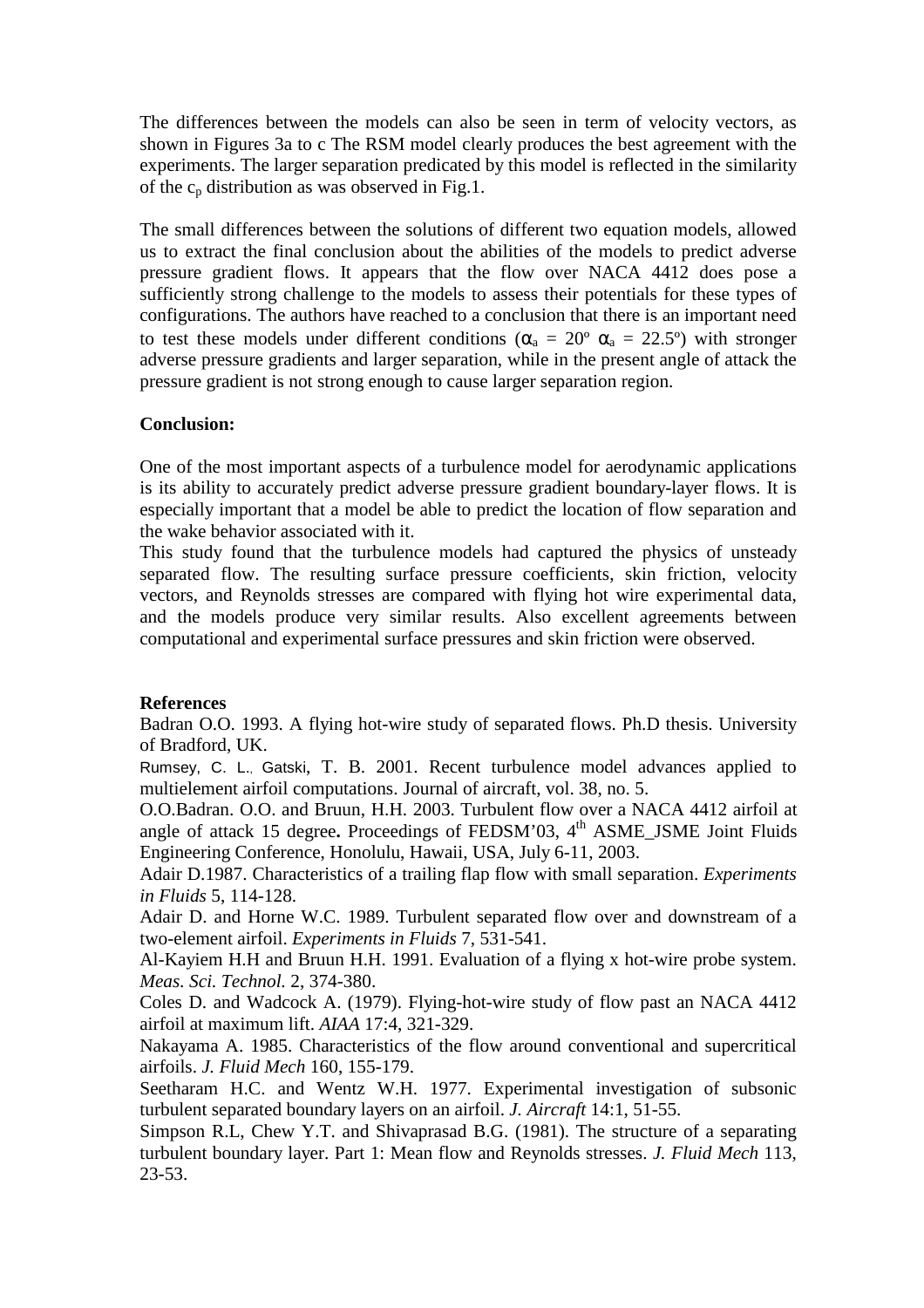Thompson B.E and Whitelaw J.H. (1984). Flying hot-wire anemometry. *Experiments in fluids* 2, 47-55.

Wadcock A.J. (1978). Flying hot-wire study of two-dimensional turbulent separation on an NACA 4412 airfoil at maximum lift. Ph.D. Thesis, C.I.T, USA.

Maddah, S. R. Gough, T. Pierscionek, B. Bruun, H.H.. 2002. Investigation of slat heel effect on the flow field over multi-element aerofoils. Experimental Thermal and Fluid Science**,** Volume 25, Issue 8, February 2002, Pages 651-658

Burns, T.F., and Mueller, T.J. (1982). "Experimental Studies of the Eppler 61 airfoil at low Reynolds numbers". AIAA 20th Aerospace Science Meeting, Orland, Florida.

Hastings, R. C., and William, B.R. (1984). "Studies of the flow field near an NACA 4412 aerofoil at nearly maximum lift. Royal Aircraft Establishment, Hants., Tech. Memo, AERO 2026, pp.1-11.

Johnston, L.J., and Horton, H.P. 1986. "An experimental study of turbulent wake/boundary layer mixing flows. ICAS and AIAA, ICAS-86-2.3.4, pp.360-369.

Menter, F.R., 1992. "Performance of Popular Turbulence Models for Attached Separated Adverse Pressure gradient Flows" AIAA Journal, vol.30, No.8.

Menter, F.R..1994. "Two-Equation eddy-viscosity turbulence models for engineering applications". AIAA Journal, vol.32, No.8.

Rodi,W., and Scheurer, G.1986. "Scrutinizing the *k-*ε Model under Adverse Pressure Gradient Conditions," Journal of Fluids Engineering, vol.108, pp. 174-179.

Rodi, W. 1991. "Experience with a Two-Layer Model Combining the *k-*<sup>ε</sup> Model with a One-Equation Model near the Wall."AIAA Paper 91-0216 Reno, NV.

Wilcox, D.C. 1993. "Comparison of Two-Equation Turbulent Models for Boundary Layers with Pressure Gradient," AIAA Journal, Vol.31, No.8, pp. 1414-1421.

Devenport, W. J. Simpson, R.L. 1989. Time –dependent structure in wing-body junction flows. Springer-Verlage, Berlin, pp.232-248.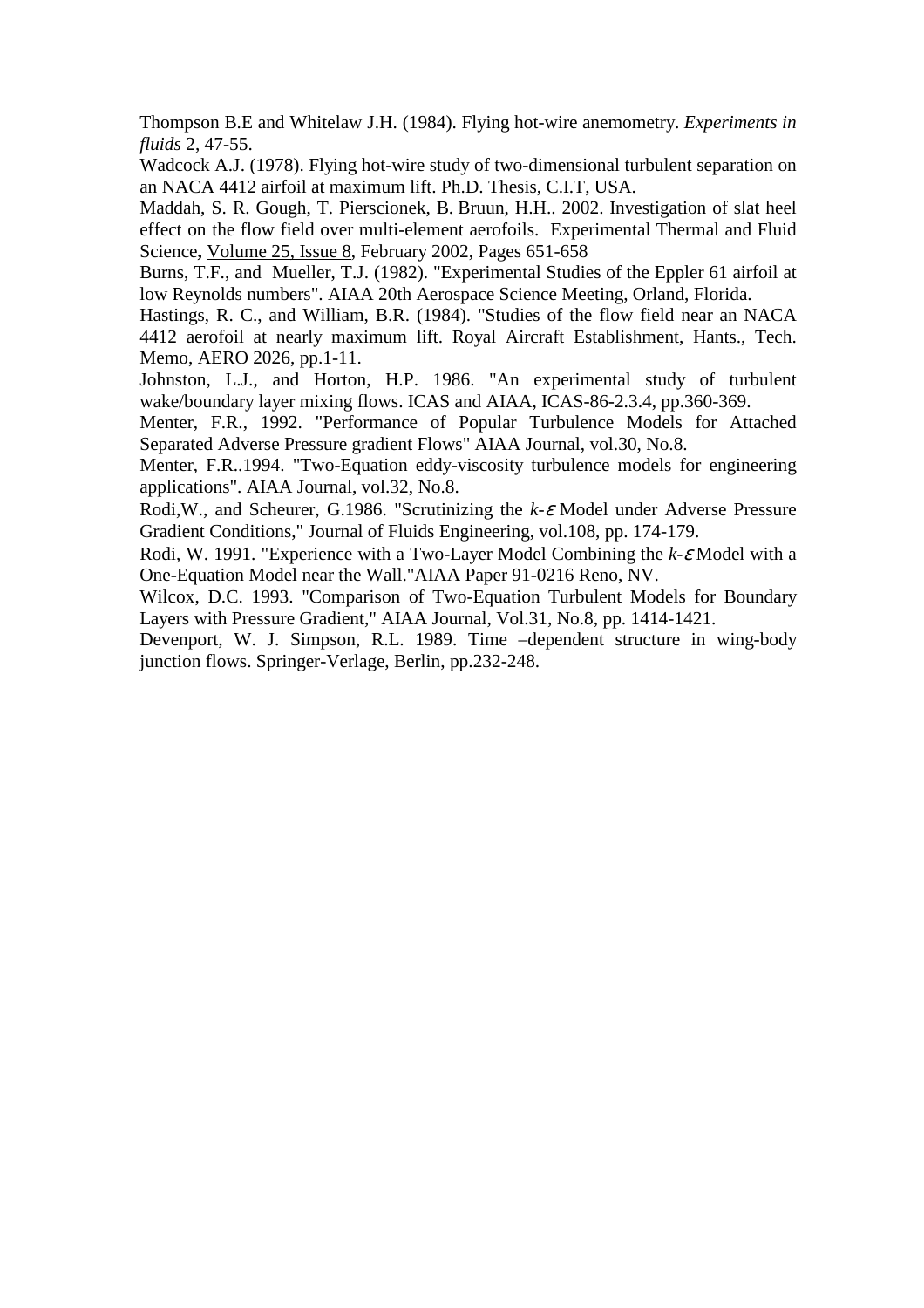



Figure 2 Friction coefficient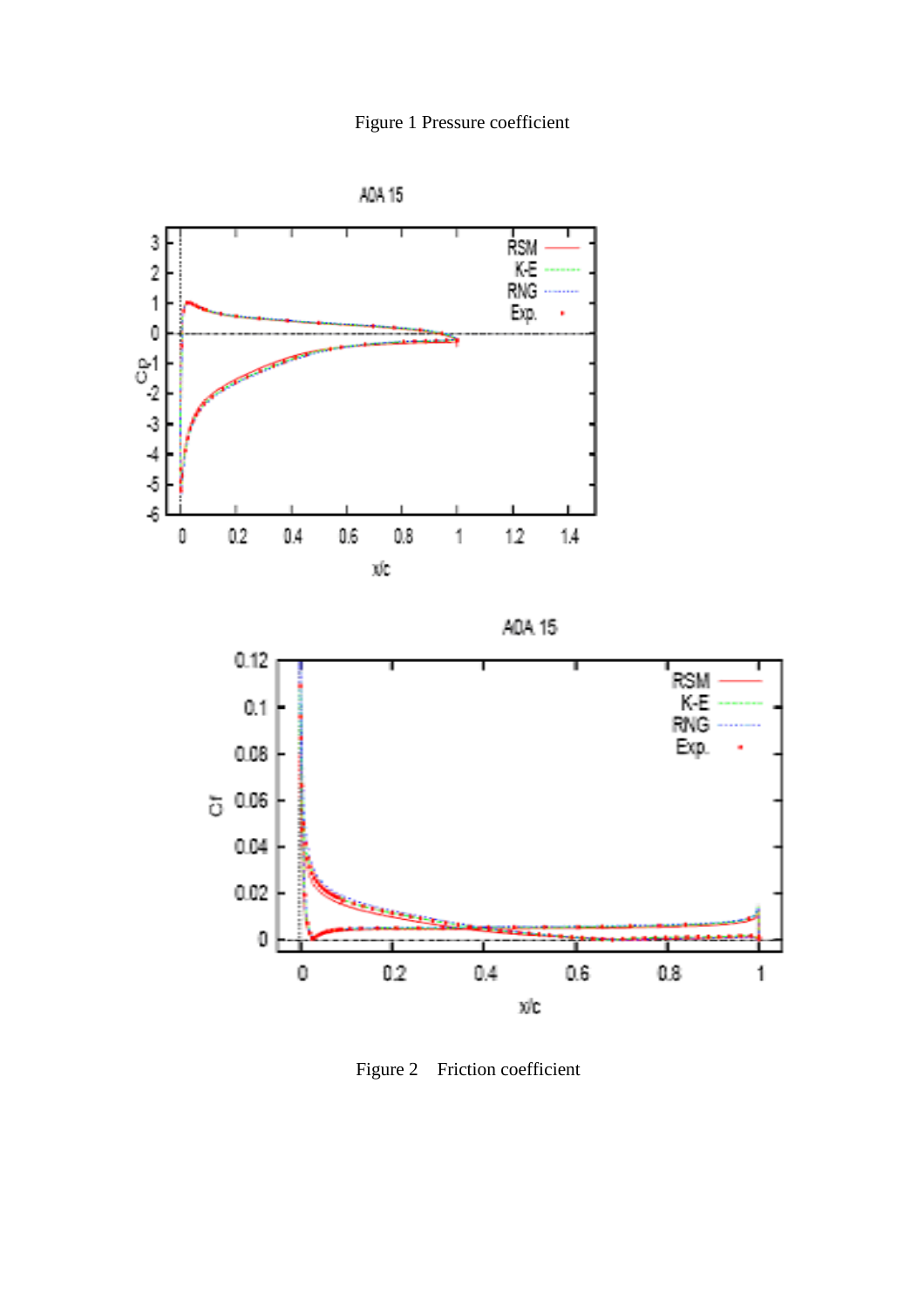

Figure 3a Velocity vectors for k-e model.



Figure 3b Velocity vectors RNG model.